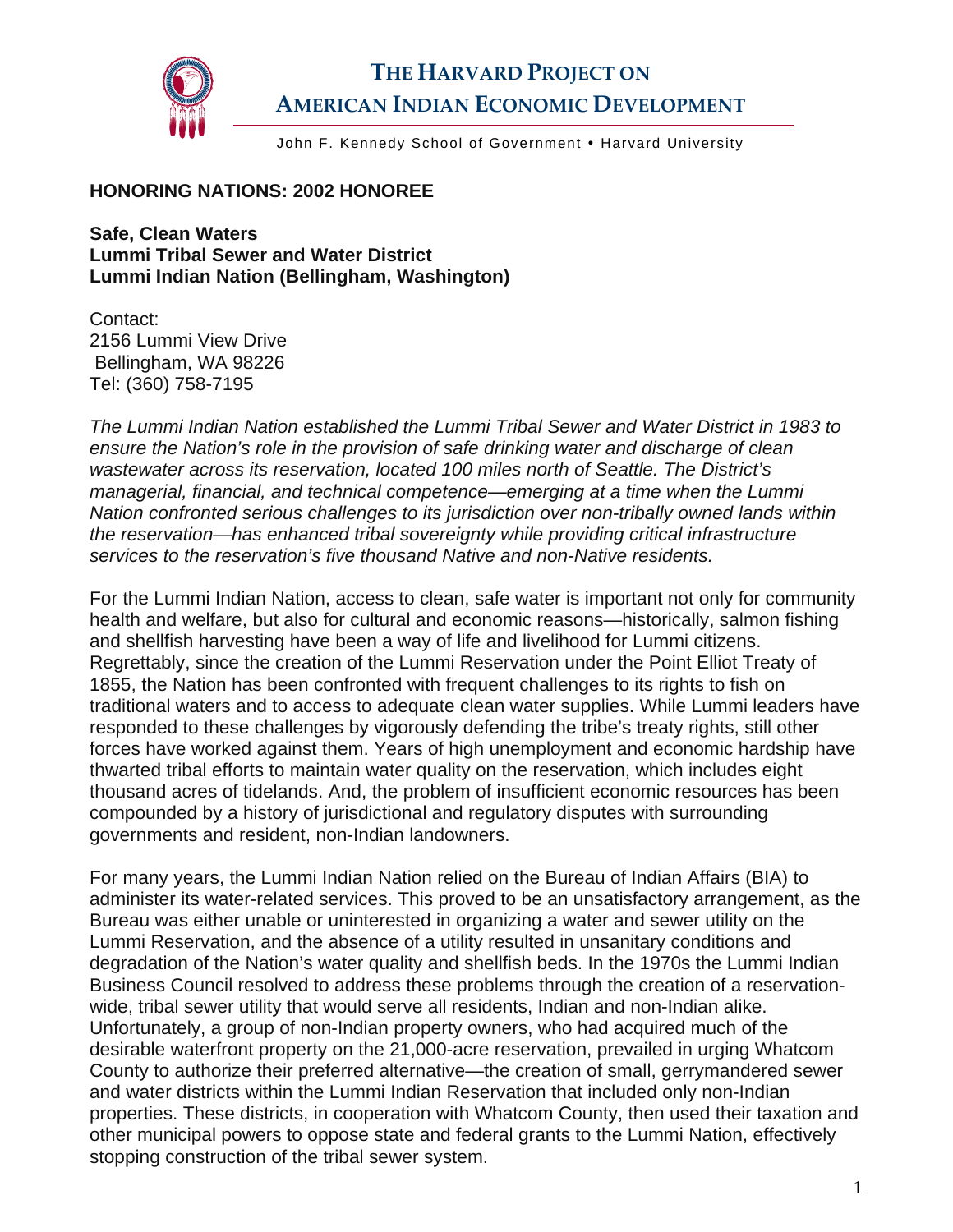In response, the Lummi Indian Nation, which already had begun to exercise greater selfdetermination by assuming responsibility for other BIA programs, brought a federal court lawsuit against Whatcom County, the newly formed sewer and water districts, and several individuals. The Nation alleged violation of federal civil rights statutes and asserted tribal sovereignty over the formation and operation of sewer districts within the reservation. The case resulted in a ruling affirming the Nation's authority to administer sewer and water utilities throughout the Lummi Indian Reservation and to compel non-Indians to connect to the system and obey tribal rules. Following that decision, Whatcom County, the newly formed non-Indian districts, and the individual defendants all negotiated settlements of the claims against them, which resulted in the dissolution of the districts and the County's recognition of the Lummi Nation's right to govern the reservation. Additionally, the State of Washington released grant funds to the Nation, and the tribal system was built. In 1983, under a tribal enabling ordinance in the Lummi Nation Code of Laws, the Nation formally established the Lummi Tribal Sewer and Water District to provide water and sewer infrastructure and services to all reservation residents, Indian and non-Indian alike.

The Lummi Tribal Sewer and Water District currently provides water and sewer services to approximately five thousand residents living within the boundaries of the Lummi Indian Reservation. To provide potable water services, the District operates four wells and two storage reservoirs. All delivered water is chlorinated; soon it will be fluoridated. On the wastewater side, the District operates two treatment plants, collecting and treating more than two hundred million gallons of wastewater per year. Mindful of future population growth, the District is developing three additional water supply wells to accommodate anticipated economic development and population growth at the rate of approximately thirty additional homes each year.

Statements from tribal leaders and community members confirm that the Lummi Tribal Sewer and Water District is succeeding in its mission of providing safe drinking water to reservation residents and returning clean, clear wastewater to the water environment. While community members' statements are largely impressionistic—their sense is that the reservation environment is now safer and healthier for all residents—board members cite more technical evidence of the District's success. In particular, they extol its professionally managed, modern, reservation-wide water and sewer systems, which have allowed the District to prioritize and realize its goals in three major areas: biosolids recycling, drinking water conservation, and river water withdrawal reduction. All biosolids are now tested, stabilized, and returned to the earth. The District's promotion of drinking water conservation has resulted in the reduction of water leakage to negligible levels. In the last year, the District also reduced dependence on river water withdrawals by 91 percent in favor of reservation-based groundwater sources, thereby protecting instream flows vital for healthy salmon populations. These positive changes have meant that despite a customer growth rate of more than 5 percent per year in the last three years, there has been only a nominal increase in water consumption. Remarkably, the District has achieved these gains while remaining entirely selfsufficient. It charges rates that are comparable to those paid by off-reservation residents of Whatcom County, does not charge assessment fees to either tribal or non-tribal members (which has elicited broad community support), and yet collects adequate monies to support its operations and facilities improvements.

The Lummi Tribal Sewer and Water District is also succeeding in other dimensions. A tribally administered sewer and water district—unique in Indian Country—is an effective and practical tool for asserting sovereignty over a critical natural resource. On a daily basis, the District exercises vital control over infrastructure decisions throughout the reservation.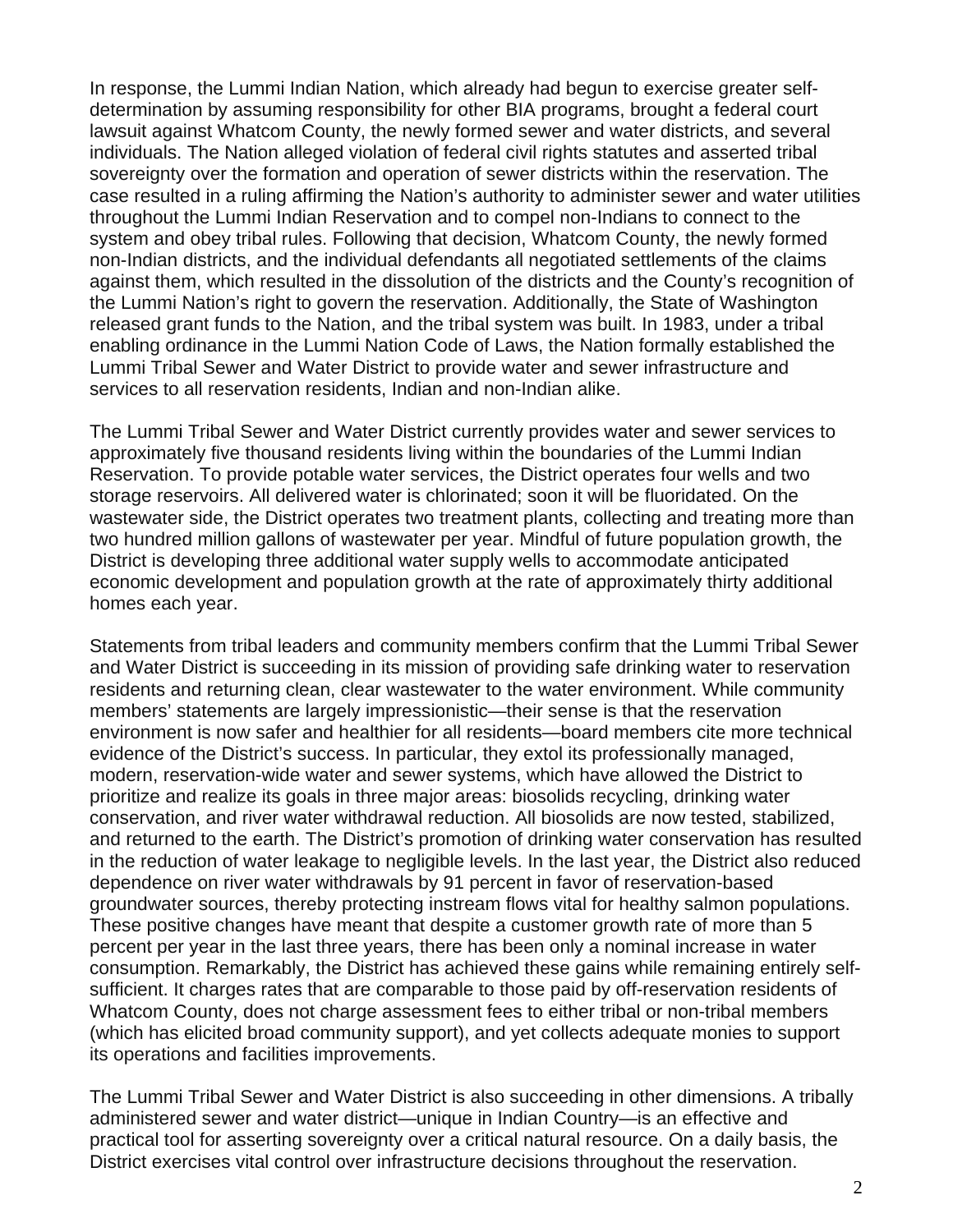Notably, the District's managers make these decisions subject to the constraints of their mandate, which is to maintain quality service for all reservation residents while exhibiting sensitivity to the traditional values of the Lummi people. And while the District is under the plenary authority of the governing body of the Lummi Nation, implementation of its mandate is eased by the fact that the District's five-member board enjoys relative autonomy from the tribal government—tribal government officials have not made it a practice to interfere with the District's management and day-to-day operations. This healthy relationship between the District and the tribal government has been an important means both of reversing the history of tension between the Lummi Nation and non-Indian reservation residents and of ensuring that management decisions are not compromised by political expediency. For its part, the District is committed to running a first-rate utility: it has been able to implement strict design, construction, and monitoring standards – all of which contribute to the District's operations meeting or exceeding national standards.

Another critical component of the District's success is its innovative approach to working with neighboring governments and individual non-Indian residents. In fact, the District has increased the Nation's control over water resources by negotiating agreements with other stakeholders. Two examples—the Nation's 1991 Memorandum of Agreement (MOA) with Whatcom County and the District's decision to be governed by a board comprised of both Indians and non-Indians—stand out. In 1991, the Lummi Indian Nation signed an MOA with Whatcom County affirming a government-to-government relationship between the two parties and establishing a coordinated planning process for land use. The MOA recognizes that "the Nation has asserted regulatory jurisdiction for all land areas within the exterior boundaries of the Reservation, regardless of ownership type, and that the County has asserted partial regulatory jurisdiction for those lands held in fee title by non-tribal members." Although neither government conceded the other's position on jurisdiction, the MOA allowed for the beginning of a comprehensive planning process even as it acknowledged the complexity of jurisdiction. The MOA's broad mandate has been strengthened on an operational level by the tribal government's decision to include non-Lummi reservation residents in decision-making positions on the District's governing board. Two of the five board seats are open to—and are currently held by—non-Indians. This commitment to broad representation has paid off: non-Indian reservation residents have expressed their support of the Nation's efforts at community meetings, referring specifically to the fact that they have a voice on the board. In reserving such positions for non-Lummi residents, the Nation has gained unexpected allies while retaining its sovereign authority to regulate its natural resources.

A final element that is foundational to the Lummi Tribal Sewer and Water District's success is its dedicated, technically competent, and highly trained staff, 80 percent of whom are tribal citizens. Recognizing the ever-changing nature of state and federal regulations regarding safe drinking water levels and waste discharge, the District's leadership is committed to recruiting skilled employees and to keeping them up-to-date on the latest technology and services. For example, the District pursues an aggressive training and certification program and provides numerous opportunities for employees to participate in other professional development activities. Further, the District requires staff members interested in wage and status advancements to receive state-agency certification in industry operations, even though such certification is not required by U.S. Environmental Protection Agency regulations. One staff member was recently honored as "Operator of the Year" for the entire state of Washington—persuasive evidence of the District's success in staff recruitment and training. Investing in professional development and embracing high standards are hallmarks of governmental excellence, and in these respects, the Lummi Tribal Sewer and Water District clearly excels.